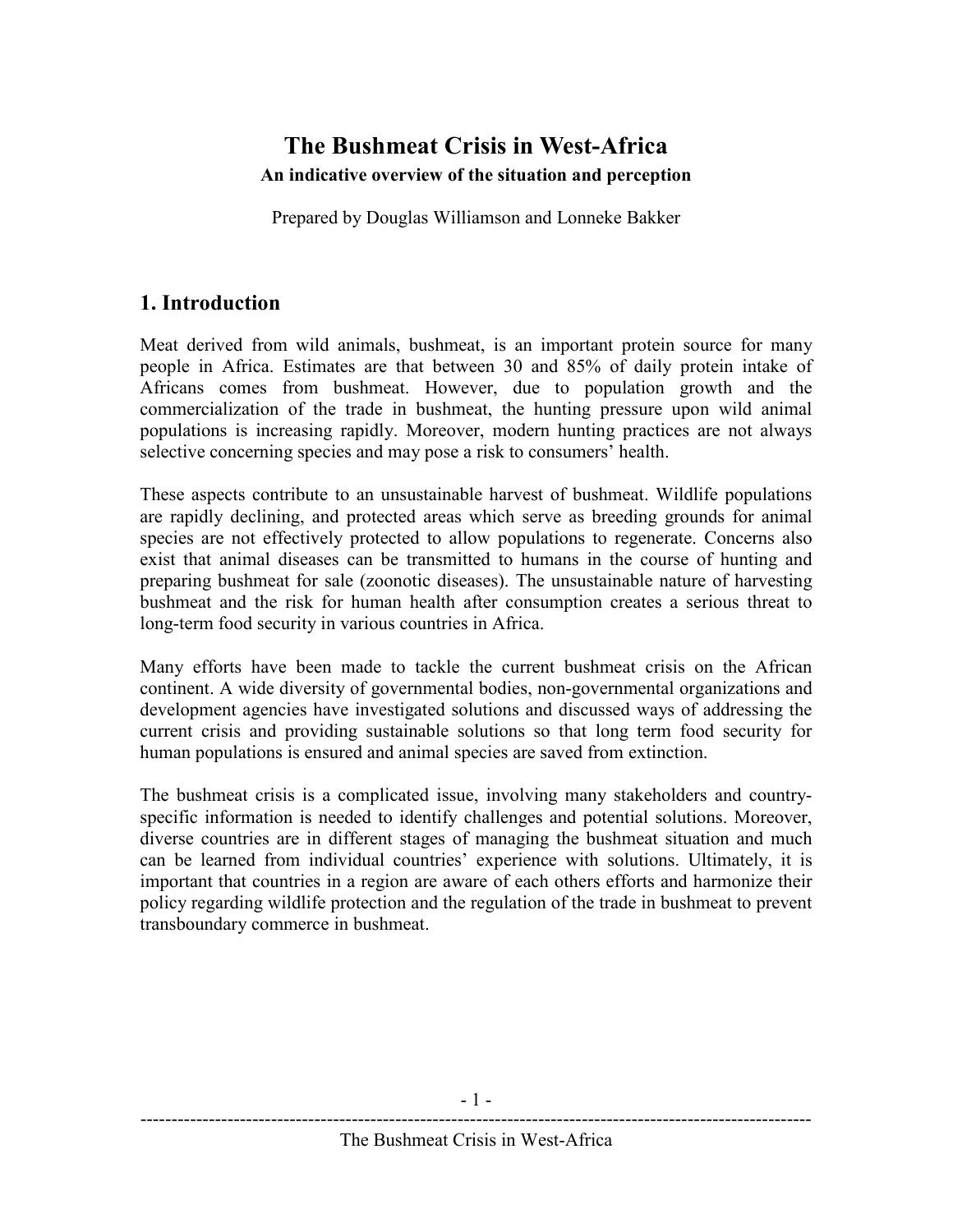# 2. Methods

During the West-African Bushmeat Conference, held in Accra, Ghana, from 22-24 February, participants answered questions regarding the bushmeat situation in their respective countries. The aim of this simple questionnaire was to tap into the experience of the people present to provide a general overview of the bushmeat crisis in West Africa.

The answers to the questionnaire can be used to explore the situation as perceived by the respondents and to document the practical experience in each country regarding the bushmeat situation and the provision of alternative protein sources. The outcomes of this small experimental survey could provide a starting point for further investigation of practices in individual countries.

Representatives of the following countries answered the questionnaire:

Benin, Burkina Faso, Cote d'Ivoire, Gabon, Ghana, Guinea, Liberia, Niger, Nigeria, Senegal,Sierra Leone, Togo.

The complete list with names of country representatives can be found in Annex 1.

The questionnaire consisted of twenty-four general questions, with mostly multiplechoice answers. Some questions had an open answer. The questionnaire can be found in Annex 2.

The respondents were given the opportunity to provide further information at the back of the questionnaire.

Answers given to the various questions were summed and graphs created to produce a visual overview of the outcomes of each question. The outcomes are analysed and discussed and where appropriate, conclusions are drawn.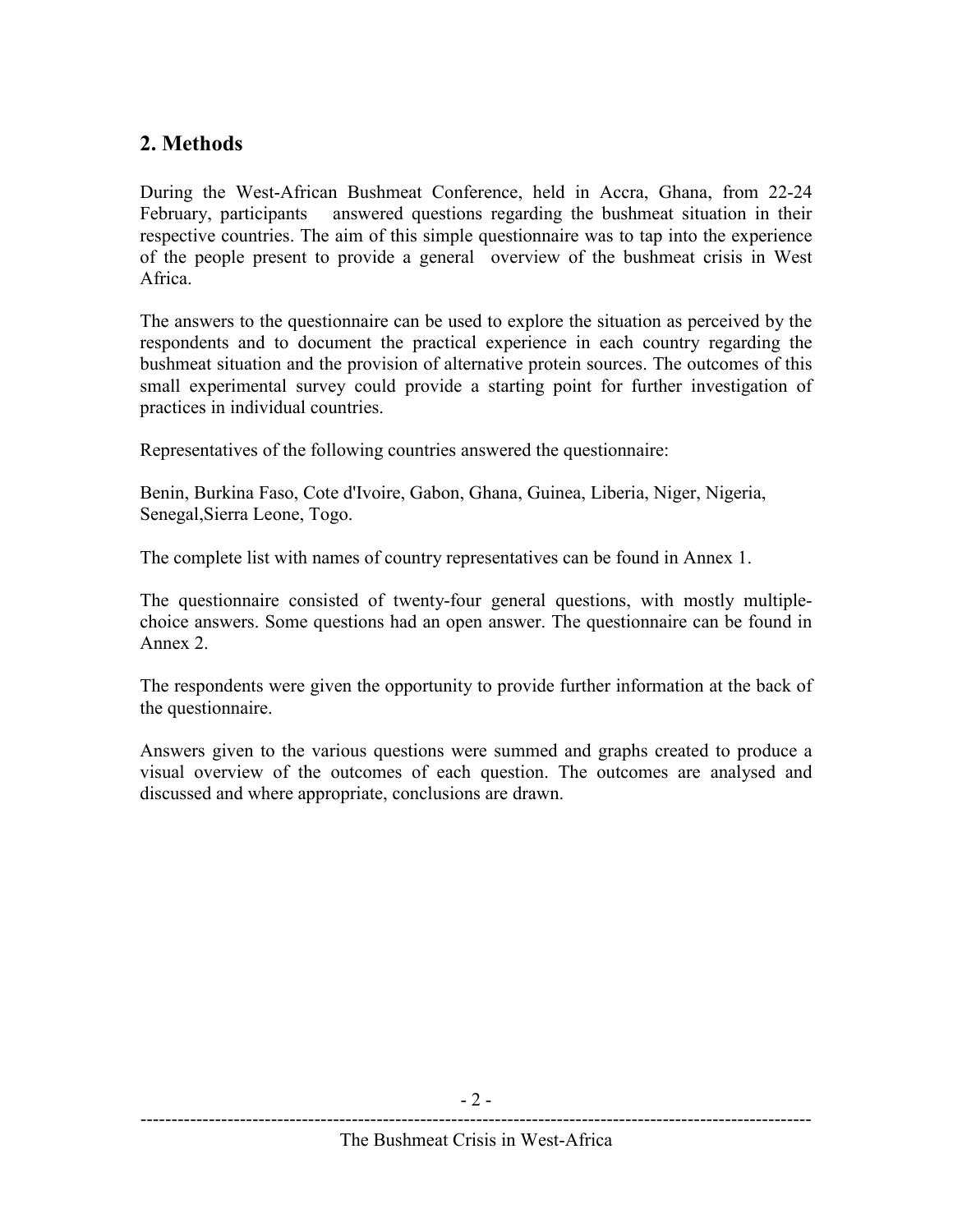# 3. Results

## Wildlife Use

How commercialized is the use of bushmeat? Are there any examples of sustainable wildlife use in your country?

Most respondents found that the bushmeat use in their country is highly commercialized and that there are no examples of sustainable wildlife use in their country. The term commercialized is very subjective, but in this case reflects the opposite of bushmeat use for subsistence.

Apparently, bushmeat is viewed by the respondents as a product which is not only used on a small scale for domestic consumption, but rather a product which is traded on a large scale and generates revenues for hunters and providers. According to their answers, the respondents believed that the current use of wildlife for consumption is not sustainable and affirms the belief that current bushmeat consumption patterns are depleting wildlife populations.

#### Endangered species

Are endangered species involved in the bushmeat trade in your country? Are endangered species legally protected? What is the level of public awareness concerning endangered/protected species?

Most respondents indicated that protected species were involved in the bushmeat trade, although endangered species do have some kind of legal protection in their country. Liberia noted that the protection status was low, presumably because of the recent war in the country. Furthermore, most respondents thought that public awareness concerning endangered/protected species was medium to low. None of the respondents felt that public awareness concerning protected species was high.

Bushmeat is often defined as all the animal meat which is derived from the bush. In the present situation in West-Africa, where many large mammal species face extinction, it would be appropriate to make a clear distinction between certain generalist animal species, which are still relatively abundant and are often considered a pest species (eg grasscutter) and species which depend on an undisturbed natural environment to survive and are prone to extinction (eg chimpanzees). Most West-African countries recognize the endangered status of some species and acknowledge the need of protection of these species by granting them a protected status by law. It became clear from the questionnaire that means are often lacking to effectively materialize this objective of protection. Furthermore, although laws for protection are in place, the public is unaware of these laws and the necessity to protect certain species. Consequently, people hunt whatever is available.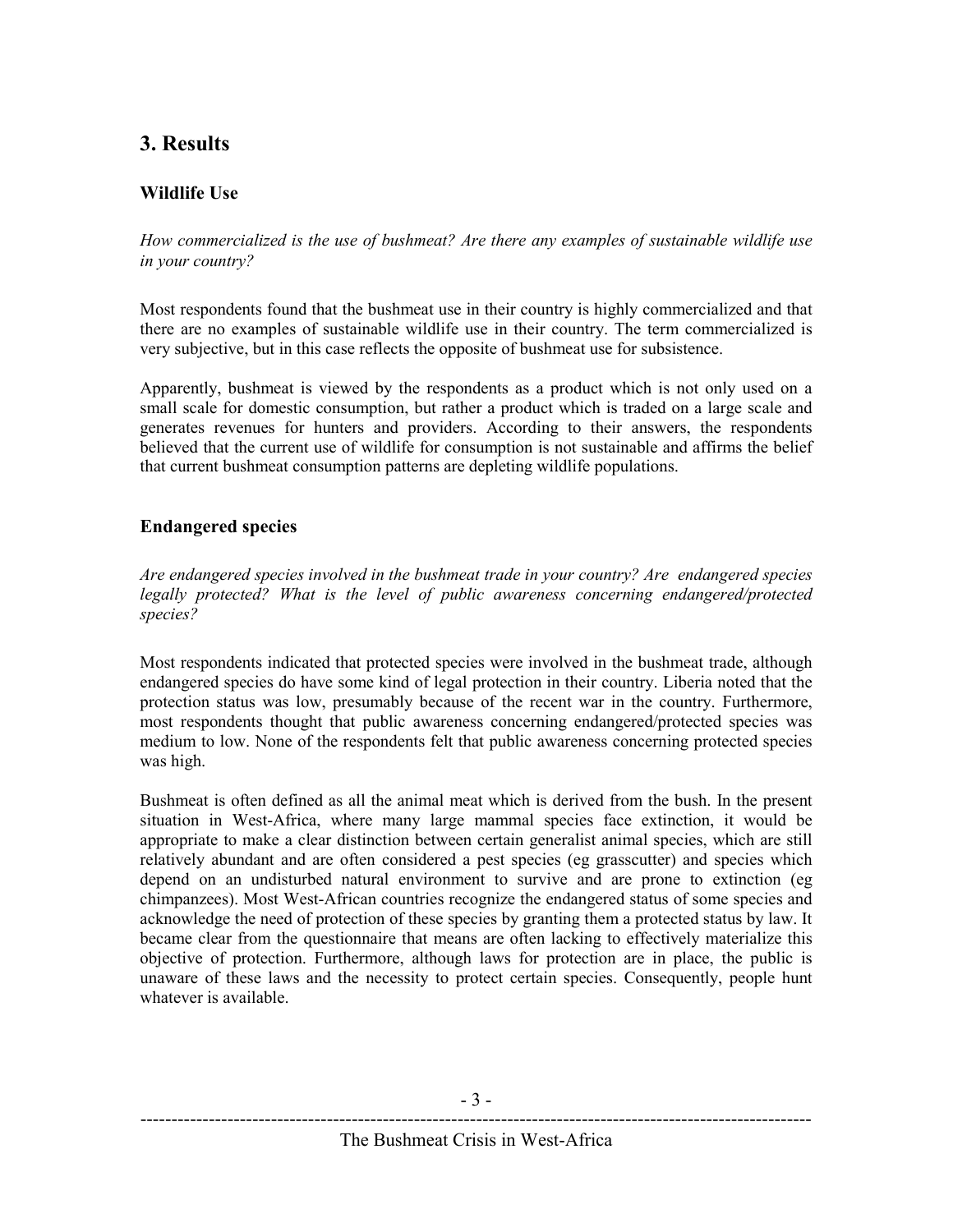#### Traditional systems of hunting

Are traditional leaders still in control of hunting? Are traditional rules still being applied to hunting? Do traditional hunting associations still exist? Are there modern forms of hunting associations? Do traditional hunting areas still exist? Are non-local hunters excluded from these hunting areas? To what extent is modern hunting technology used?

In most countries, traditional leaders are no longer in control of hunting, and traditional rules no longer apply. Traditional hunting associations do however still exist, and seem to have evolved leading to some of the respondents to consider them as modern hunting organizations. Other country representatives still considered the associations traditional. Gabon, Liberia and Togo noted that there were no hunting associations present, whether traditional or modern. Traditional hunting areas seem to be still in place in most countries, but non-local hunters are not always excluded from these hunting areas.

Traditional management systems, when still in place, could serve as a starting point for the management of bushmeat hunting. There are many examples of communities attempting to secure their own animal resource base by establishing rules and quotas for hunting and excluding non-local hunters from their territory. Communities could be made responsible for the control of the wildlife resources surrounding their village, if the right is given to them by national governments. The necessity for control by government bodies and the appointment of special units to implement policy regarding wildlife protection and hunting could be circumvented when people are made responsible for the long-term existence of the resource. In some but not all traditional systems, wildlife was seen as a richness of the natural environment which had to be respected, and traditional leaders decided on when, how and how much could be hunted. Currently, wild animals are often seen as a common good which can be exploited for personal benefits.

However, the situation has changed as compared to the past, bushmeat trade has become commercialized to such an extent, that depending on traditional systems alone to regulate bushmeat use and trade will not provide the answer. As the respondent from Gabon noted (see below), some communities in his country are visited by foreign professional hunters who are welcomed presumably because they provide direct monetary benefits to the community.

The use of modern hunting technology varies in the different countries. Most countries indicate a medium use of modern technology. Gabon and Liberia report no traditional hunting system, and mostly modern hunting technology, while Guinea is still using the traditional system and little modern technology.

It can be expected, and seen from the results, that the more economically developed a country gets, the more bushmeat becomes a modernized commodity which is acquired with modern technological means. Whereas in the past people hunted for their domestic use, close to their resident area, the current commercialization of the use of bushmeat leads to more advanced and effective technology for hunting. In the past, hunters were more likely to kill the weak and old animals from a population. Professional hunters, who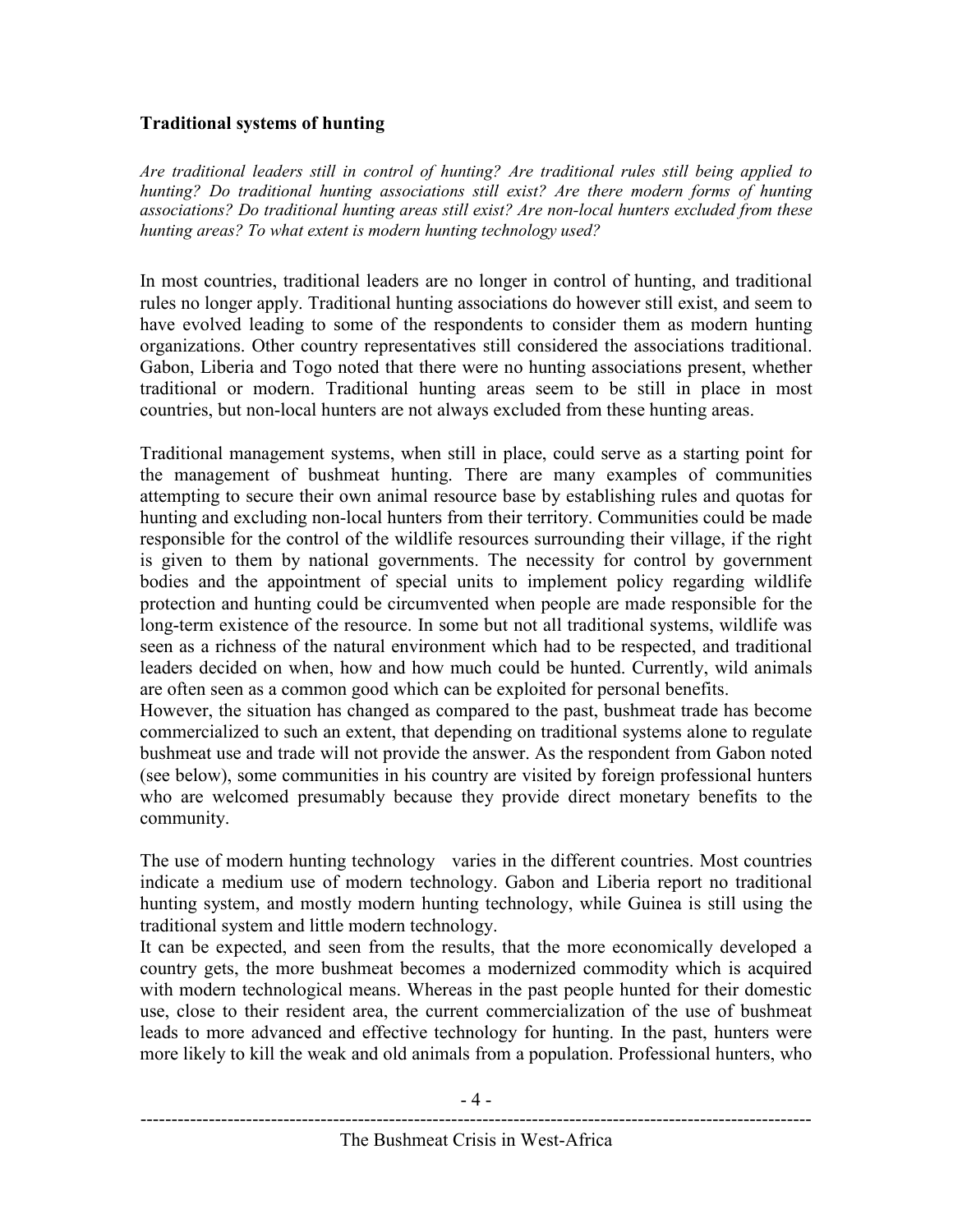hunt to make money, using poison and guns, harvest all the individuals they can get in a non-selective way.

#### Laws, regulations and licenses

How many logging companies have effective policy for managing bushmeat hunting? Are there laws in your country to regulate bushmeat hunting and trade? Are these laws effectively enforced? Is there a system of hunting licenses? Is the license cost...

Most countries indicate that logging companies do not have effective policy to manage bushmeat hunting in concessions. Except for Cote d'Ivoire, in all countries there are laws to regulate the bushmeat hunting and trade. Most respondents feel that these laws are not effectively enforced, except in Togo and Senegal. In most countries there does exist a system of hunting licenses (except in Liberia and Cote d'Ivoire), but the cost of these licenses is perceived by all respondents to this question to be low.

As a consequence of their activities, logging companies frequently provide the infrastructure to facilitate hunting in an area which was previously hard to access by humans. Besides, the employees of these companies often need to hunt in these concessions to provide for their personal consumptive needs. Proposals have been made to make logging companies comply with codes of conduct to ensure the effective protection of wildlife in their concession areas.

#### Bushmeat compared to domestic meat

Is bushmeat more or less expensive than domestic meat in your country? Is there a strong preference for bushmeat compared with domestic meat?

Bushmeat is more expensive than domestic meat in seven countries: Ghana, Niger, Sierra Leone, Togo, Cote d'Ivoire, Senegal and Burkina Faso, it is less expensive in three countries: Gabon, Guinea and Benin, and it is variable in Liberia and Nigeria. In all countries except Senegal, respondents noted that people prefer to eat bushmeat as compared to domestic meat.

Bushmeat could be preferred for various reasons: it is perceived to be healthier or tastier, it is used for medicinal purposes, or because of cultural traditions, or it costs less than meat derived from domestic animals. The financial consideration however does not appear to be the most important; although in most countries bushmeat is more expensive, people still prefer it.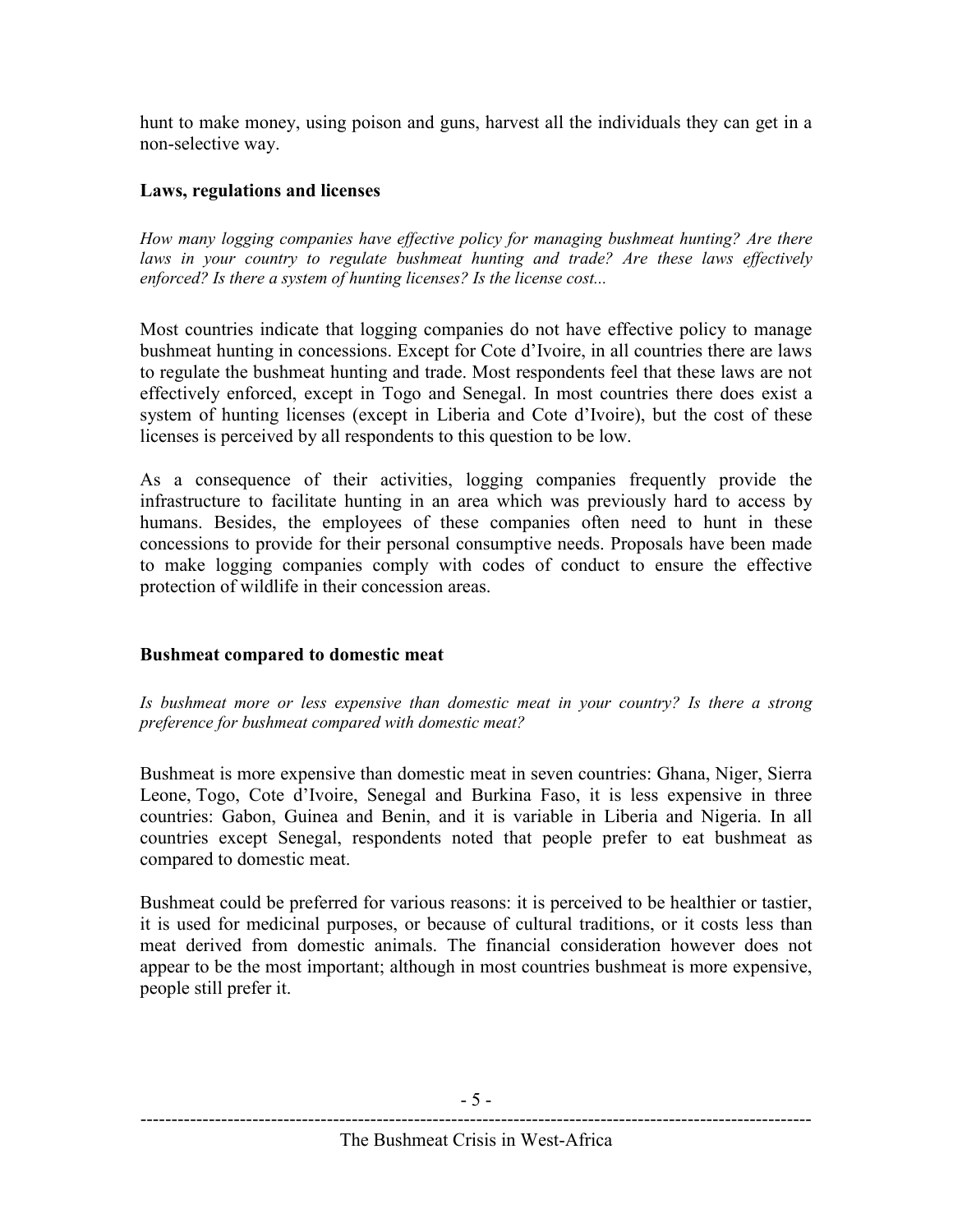#### Domestication of wildlife species

Is there experience in your country regarding domestication/captive breeding of wildlife species? Management system? Which species? Is this experience successful?

In all countries except Sierra Leone there is experience with domestication of wildlife species and there is no commonly used management system. The mostly used species for domestication projects is the Agouti, followed by Ostriches and Guinea Fowls. Some countries did not answer to the question whether the experience was successful, others still needed to determine the success, but in general respondents scored the experience as successful.

Domesticating and rearing of wild animal species is still in a relative experimental state. There are some species which are widely reared, suc as Guinea Fowl and Ostrich. The experience with farming of previously wild species differs per country. Many do not have the means to do it and do not know how to do it. The practice of keeping wild animal species requires daily labor input and constant maintenance of a healthy viable population of individuals. It is capital intensive, and there are high risks involved with starting wildlife farms. There are for example difficulties with the domestication of a species, how to house, feed and breed the animals and getting veterinary assistance. It is often difficult to sell the produce because bushmeat caught in the wild can be sold at much lower rates, and is sometimes preferred to the domesticated variant.

All these considerations lead to a situation where projects for domesticating and keeping wildlife for meat are existent, but the initiatives are not readily taken up by individual farmers.

### Production of plant protein

#### Is there experience with production of plant protein (nuts, beans etc.)?

Although this question is slightly mis-formulated, and should have included '…to substitute animal protein?', most countries said there was experience with the production of protein sources with a plant origin. Only Guinea and Niger gave notice of no experience with it.

To deal with the current deficit in the production of domesticated animal protein, protein derived from plants can be considered as a substitute. Although plant protein does not always contain all the necessary amino-acids to provide for a healthy diet, crops such as Soya or corn and trees such as cashew or avocado can serve as a vegetarian alternative for animal sources. A major constraint will be the preference of people for meat sources.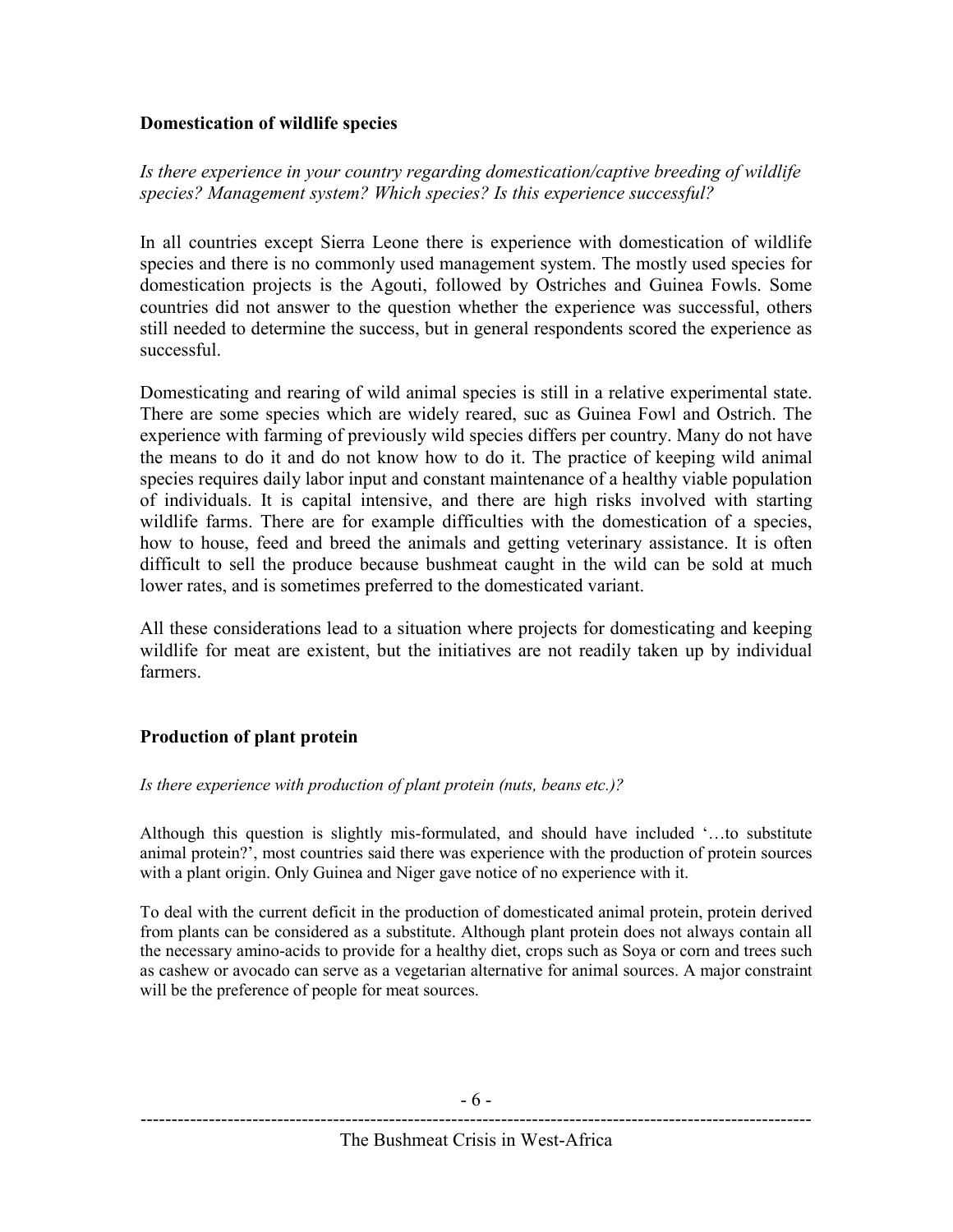#### Supplementary comments by the respondents

The respondent from Liberia noted that much support is needed with regards to the sustainable control of bushmeat harvesting and protected area management during the post-war recovery process.

The person from Gabon expressed that the administration concerned with management of the bushmeat situation does not have enough resources. He also believes that commercial hunting is often done by non-Gabonese who generally experience hospitality from the villagers.

The participant from Guinea affirmed that there is no national strategy for bushmeat. In Sierra Leone the Wildlife Act is being reviewed, but the respondent proclaims there is no particular emphasize on bushmeat production and trade.

The participant from Senegal writes that breeding wildlife species for consumption is in an experimental state in her country, but that there is one project which is successful and villagers are taking up the activity.

The respondent from Burkina Faso acknowledges that many individuals and associations are interested in breeding wildlife species, but often lack the means and competencies to do so.

The graphical representation of these results is presented on the next page.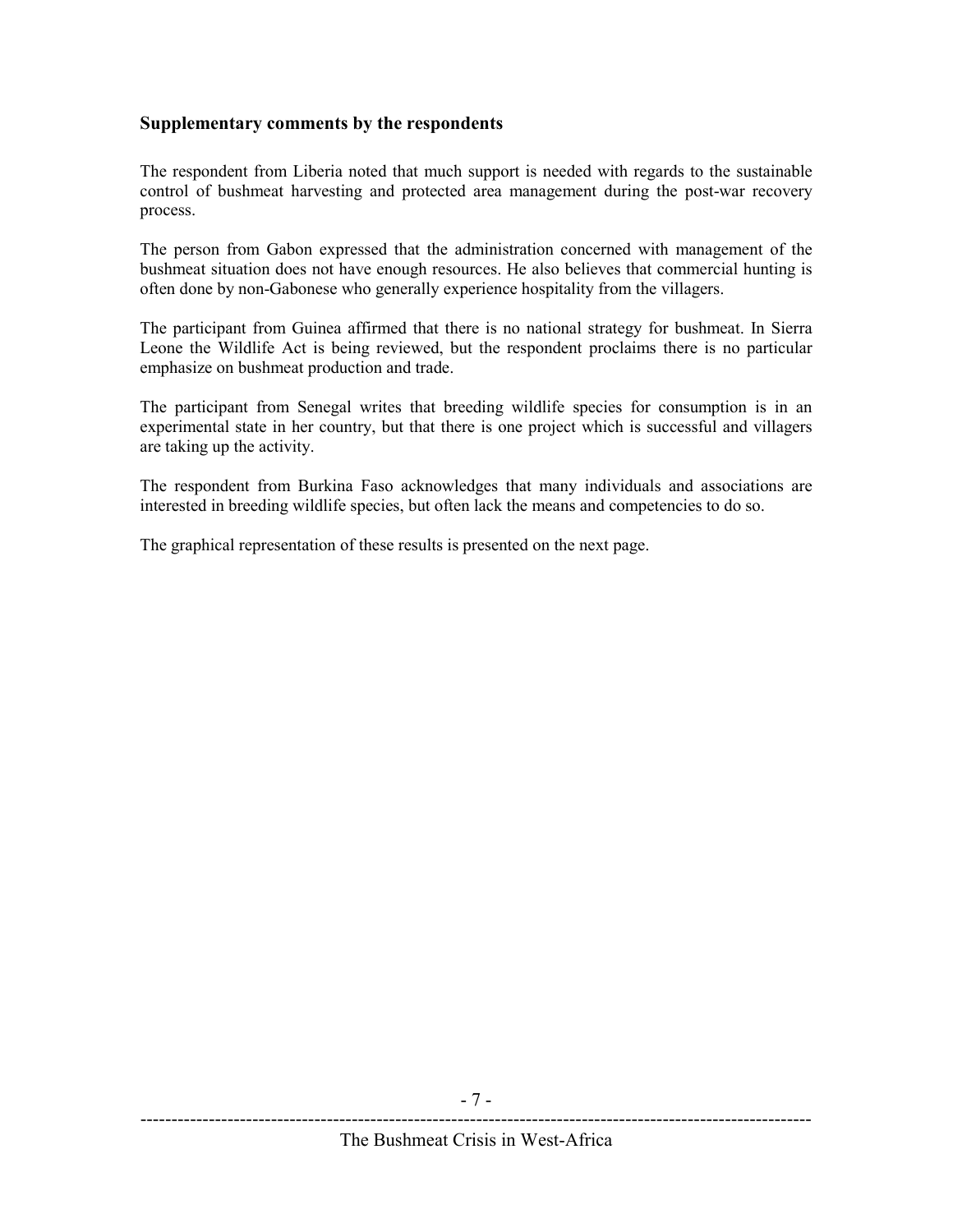

Figure 1 Answers to questions regarding level of commercialization of the use of bushmeat, public awareness of endangered/protected species, use of modern hunting technology, existence of effective policy with logging companies to manage bushmeat hunting and cost of a hunting license.



Figure 2 Answers to questions regarding examples of sustainable wildlife use, involvement of endangered species in the bushmeat trade, legal protection of endangered species, control of hunting by traditional leaders, traditional rules for hunting, existence of traditional hunting organizations, existence modern forms of hunting associations, existence of traditional hunting areas, exclusion of non-local hunters from hunting areas, existence of laws to regulate bushmeat, effective enforcement of these laws, existence of a system of hunting licenses, experience with domestication/captive breeding of wildlife species, successfulness of the experience, experience with the production of plant protein.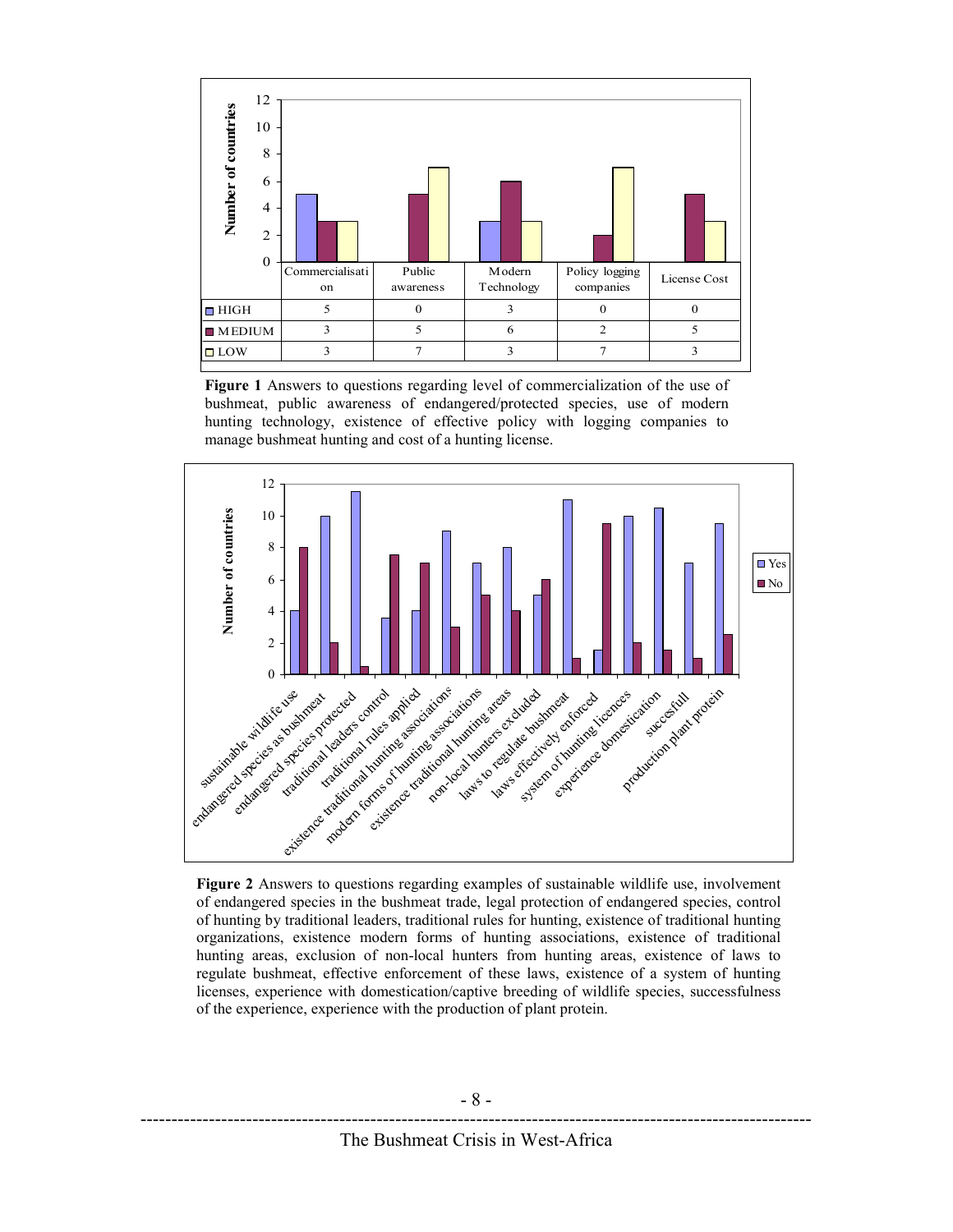

Figure 3 Number of countries (N=12) where there is a strong preference for bushmeat as compared with domestic meat and where bushmeat is more, variable, or less expensive than domestic meat.

| <b>Species</b>         |   |
|------------------------|---|
| Agouti                 | 5 |
| Ostrich                |   |
| Guinea fowls           | 2 |
| Cane rat / Grasscutter | 2 |
| Crocodile              |   |
| Duikers                |   |
| Gazelles               |   |
| Monkeys                |   |
| Python                 |   |
| Snails                 |   |

Table 1 Domesticated species, and number of times mentioned.



Figure 4 Management system for rearing of wildlife species.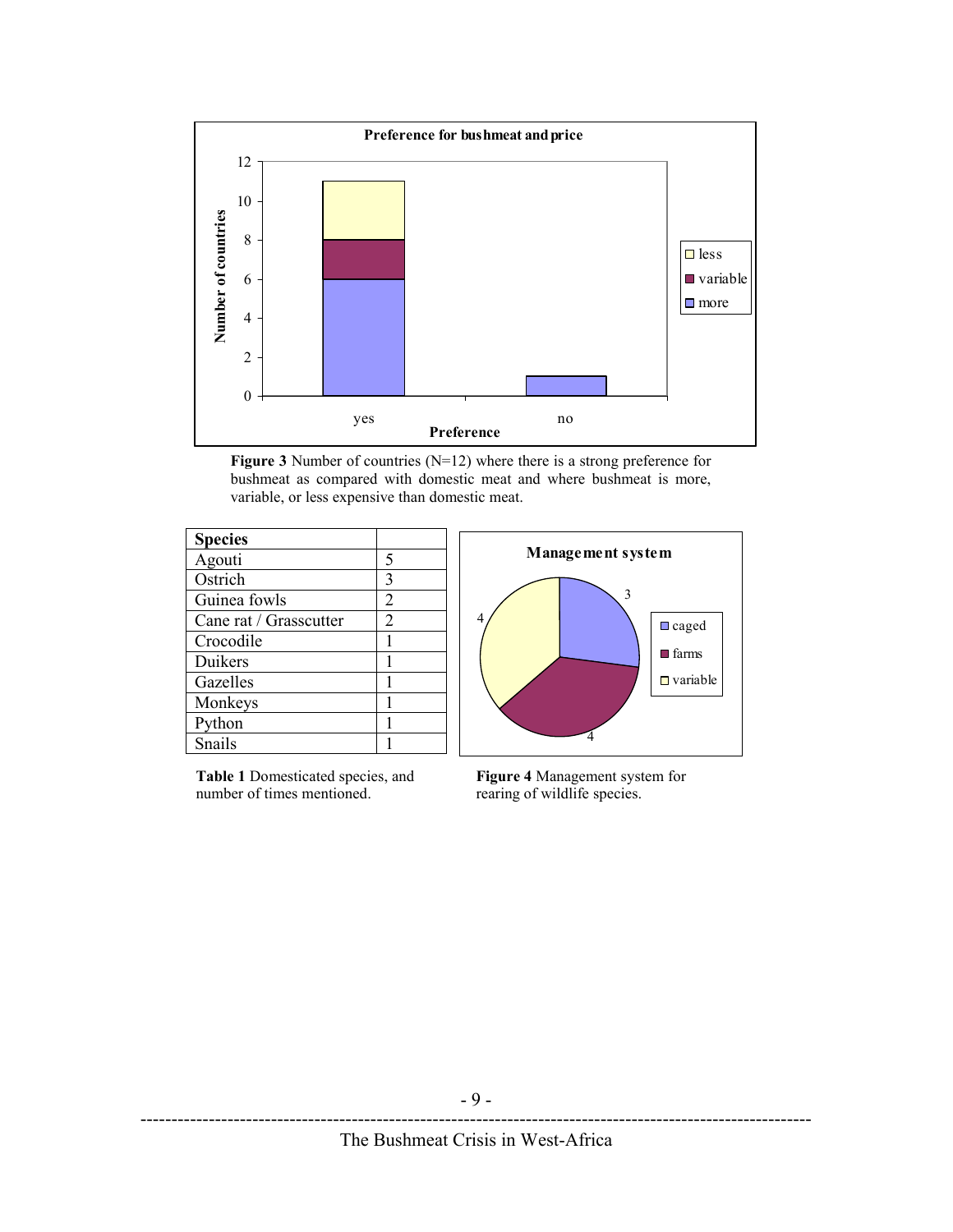## 4. Discussion and conclusion

The following issues can be identified:

- Although most countries have some regulatory framework in place to protect endangered species, public awareness and enforcement of these rules are low. Policy with regard to wildlife is often outdated, and does not take account of the current bushmeat crisis. A solution could be to implement an awareness-raising programme to enlarge the knowledge about these rules and to make the public aware of the unsustainability of the existing bushmeat use
- Policy to regulate bushmeat hunting could make use of the existence of organizations of hunters and the current existence of traditional hunting areas. If communities are made responsible to control 'their' surrounding land for large-scale hunting by non-resident persons, commercial hunting could be diminished, relieving government institutions responsible for the control of hunting.
- To make the price for bushmeat higher, which would result into a lower demand, the costs of hunting licenses could be increased. The additional revenues thus created could be used for more effective enforcement of laws regarding wildlife and bushmeat.
- Countries could try to stimulate the domestication of bushmeat species, to lower the pressure on wildlife populations and foresee in the demand for bushmeat. In multiple countries in West Africa there is experience with domestication. Information on these projects should be shared to generate best practices for the breeding of wild animal species.
- Alternative protein sources could provide to some extent for the requirements of protein. The possibilities of increasing poultry, livestock and protein of plant origin could be investigated in each country.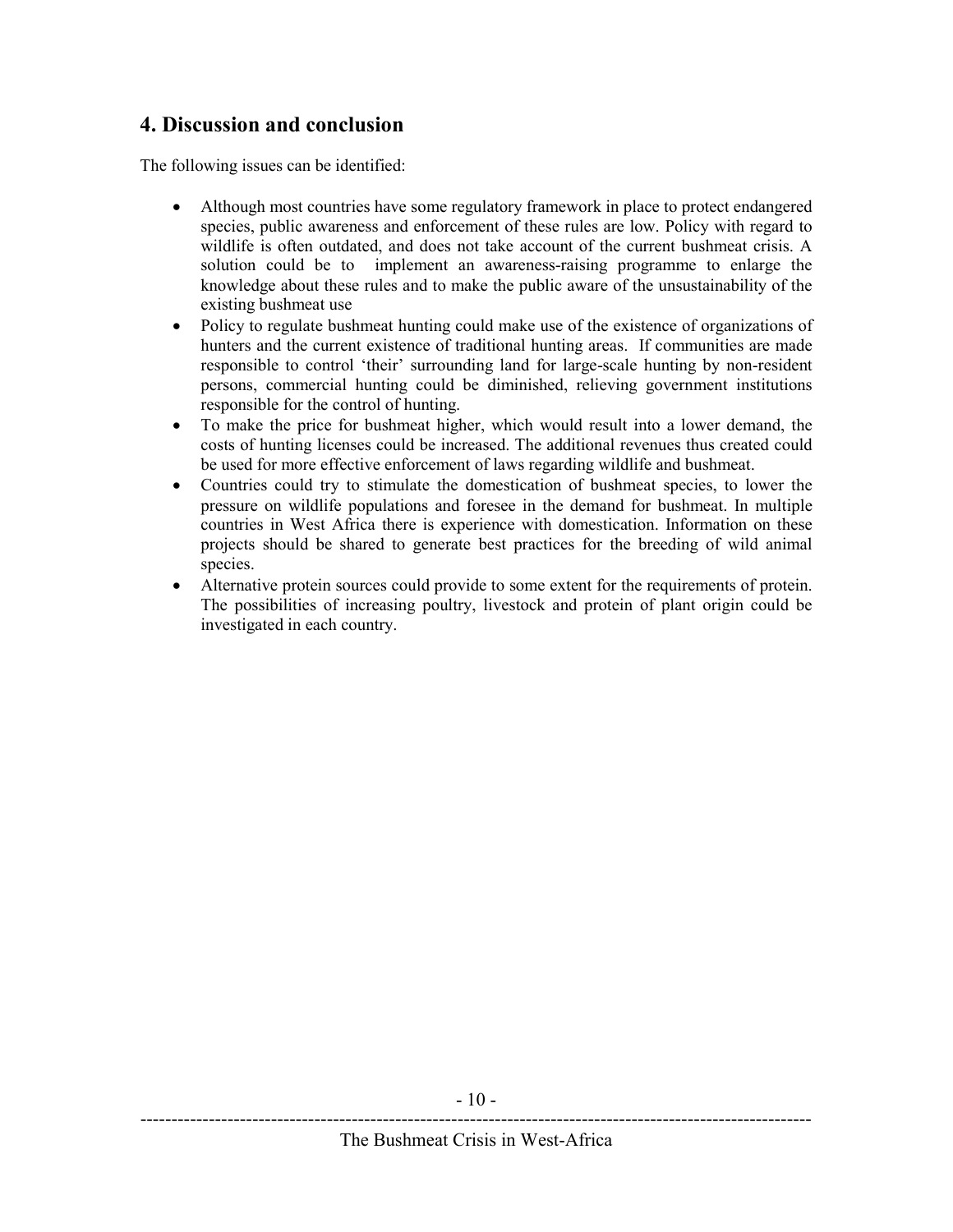#### ANNEX 1

#### List of Respondents

- Jangar S Kamara Liberia Forest Management, FDA
- M. Herve Ndong Allogho Gabon Conservator, Parks Gabon (CNPN)
- Mamadou Dia Guinea Direction Nationale des Eaux et Forets
- Salaou Barmou Moussa Niger Division Aires Protégées, DFPP
- F. O Omeni Nigeria Wildlife Department
- Hassan Richard Stevens Mohamed Sierra Leone Conservator of Forests, Ministry of Agriculture
- Moumouni Abdou-Kerim Togo Direction de la Faune et Chasse, NERF
- Amani Denis Kouame Cote d'Ivoire Directeur de la Faune et des ressources Cynegetique
- Ndeye SeneThiam Senegal Division Etudes et Amenagement, Direction des Parcs Nationaux
- David Kpelle Ghana CI-Ghana
- OUDE Assogba Pascal Benin Service suivi de la Gestion de la Faune
- Yembodo Namoano Burkina Faso Direction de la Faune et des Chasses